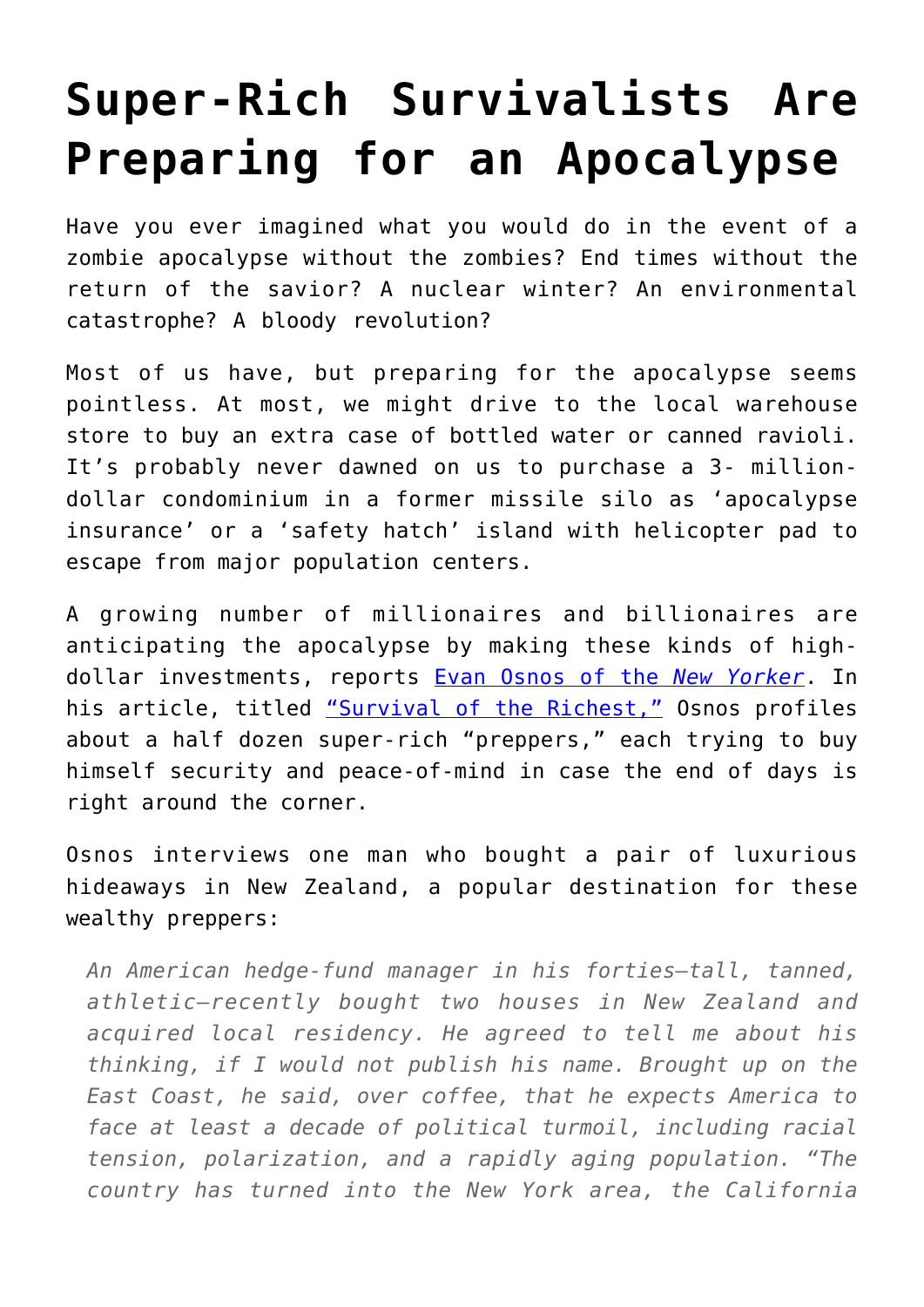*area, and then everyone else is wildly different in the middle," he said. He worries that the economy will suffer if Washington scrambles to fund Social Security and Medicare for people who need it. "Do you default on that obligation? Or do you print more money to give to them? What does that do to the value of the dollar? It's not a next-year problem, but it's not fifty years away, either."*

New Zealand's reputation for attracting doomsayers is so well known in the hedge-fund manager's circle that he prefers to differentiate himself from earlier arrivals. He said, "This is no longer about a handful of freaks worried about the world ending." He laughed, and added, "Unless I'm one of those freaks."

Freaks or not, these affluent preppers tend to be conservative, usually libertarian, and obsessed with how they'll survive the coming apocalypse, while the masses (yes, that's most of us) die. They stockpile weapons, motorcycles and generators like the rest of us fill our basements with canned food and bottled water.

For what kinds of disasters are they preparing? In an [interview with National Public Radio](http://www.npr.org/2017/01/25/511507434/why-some-silicon-valley-tech-executives-are-bunkering-down-for-doomsday), Osnos elaborates:

*Some of the things that they talk about are the kind of stuff of ordinary disaster movies, but there is some real element to it. The idea that there could be a pandemic, if the Ebola virus, for instance, had affected a much larger part of the population, or an earthquake on the San Andreas in San Francisco, that's not a completely unreasonable fear.*

Or the possibility of some sort of civil unrest. They take what they've seen in some American cities and extrapolate onto a larger scale and they said, "Well, what would happen?"

The preppers are not without their critics. [Max Levchin,](https://en.wikipedia.org/wiki/Max_Levchin)